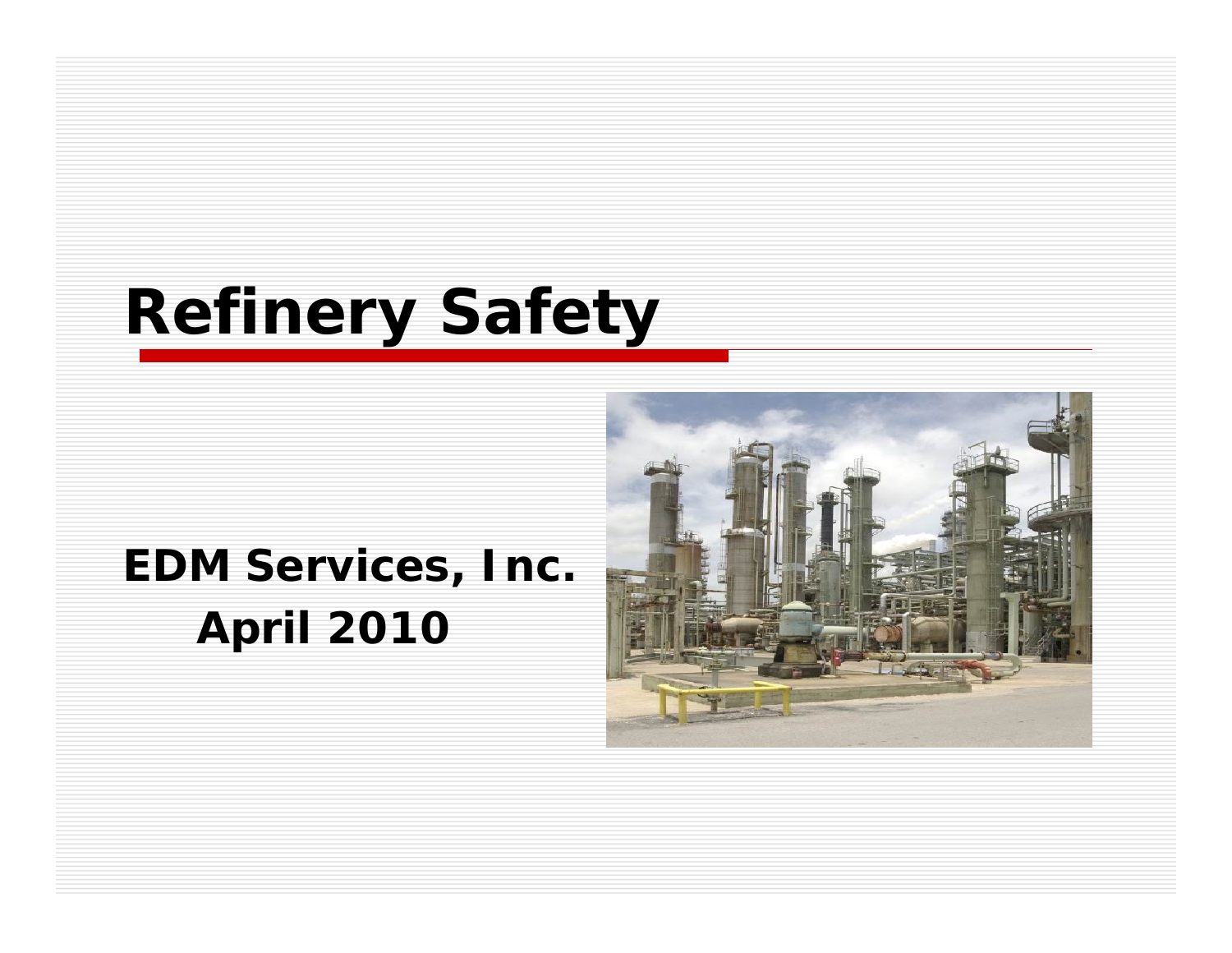

### **Tesoro Blast**

- п Horrific explosion on Friday, April 2, 2010 at 12:30am in Anacortes, Washington.
- $\Box$  $\Box$  Cause was a sudden release of hydrocarbon that ignited very quickly. The blast occurred as employees were reinstalling a unit that had recently undergone maintenance. The unit processes highly flammable liquid derived during the refining process.
- □  $\Box$  Four workers at the refinery died at the scene, one died days later at the hospital, another died 11 days later and the last victim died on Saturday all from extensive burns.
- $\Box$  Victims died within minutes of the explosion from burns to their entire bodies as they were engulfed by flames and inhalation of toxic combustion products.
- □ Fined last April \$85,700 for serious safety and health violations, which could lead to serious injury or death. The fine was later reduced to \$12,250 as part of a formal settlement.
- $\Box$  Inspectors found 150 instances of deficiencies in which the company failed to ensure safe work practices and update safety information when changes where made to equipment.
- $\Box$  Tesoro has owned this refinery since 1998 & produces about 130,000 barrels of crude daily, mostly for the Washington and Oregon areas.
	- The exact cause is still under investigation.

□

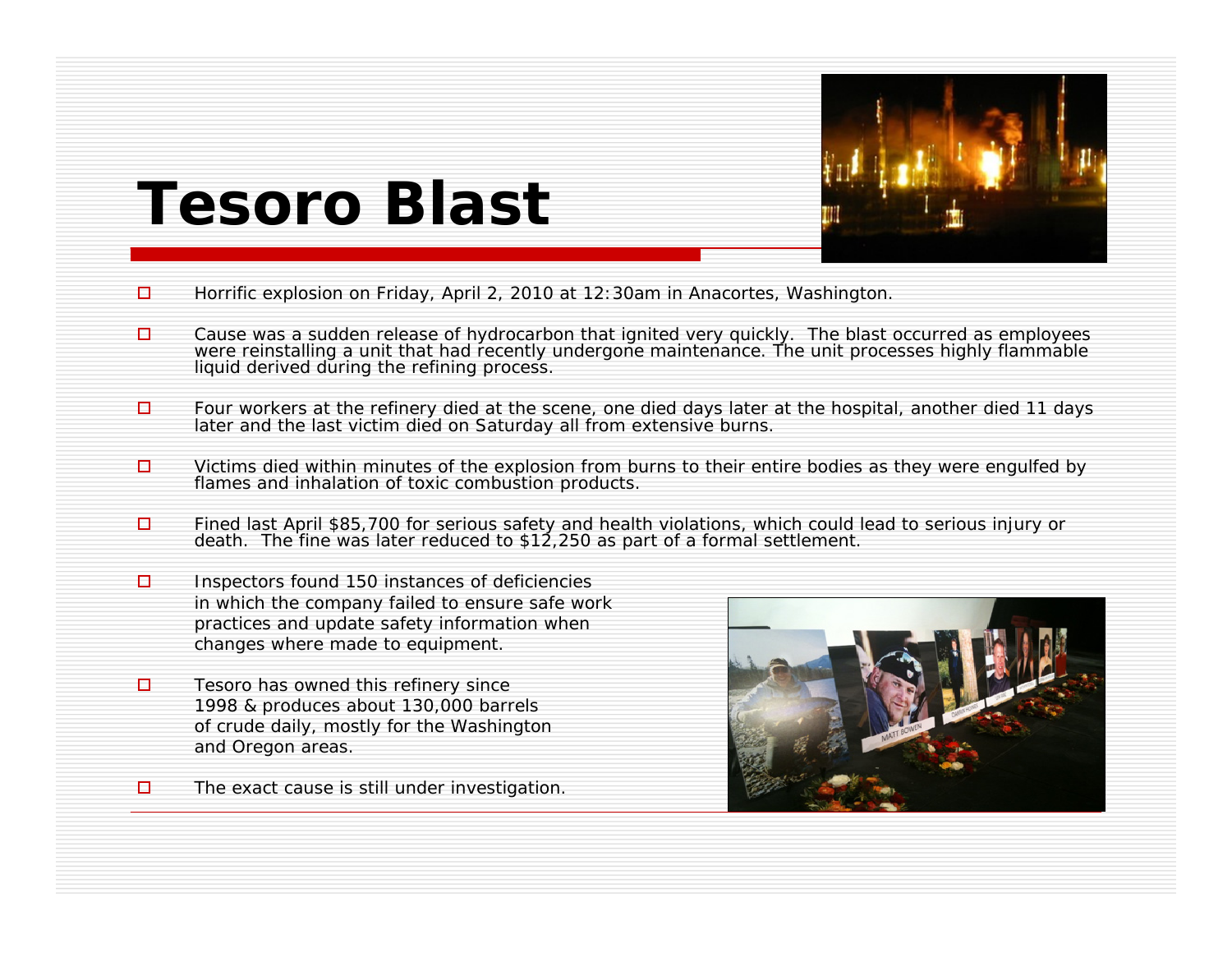### **BP Products**

- П. March 23, 2005 BP had the worst explosion in history.
- $\Box$ 15 workers were killed & 170 injured.
- $\Box$  The explosion happened during the restart of a hydrocarbon isomerization unit. The spark from a car left running and unattended ignited the explosion.
- . Organizational and safety deficiencies were found at all levels of the BP Corporation which meant that a catastrophe was waiting to happen.



- $\Box$ Cost cutting affected the safety program and critical maintenance.
- $\Box$ Fatigued workers and internal safety audits were not acted upon.
- $\Box$  $\Box$  BP spent several billions in repairing and improving the refinery's equipment and operations and to settle lawsuits filed after the accident.

#### **"If you think safety is expensive wait until you have an accident"**